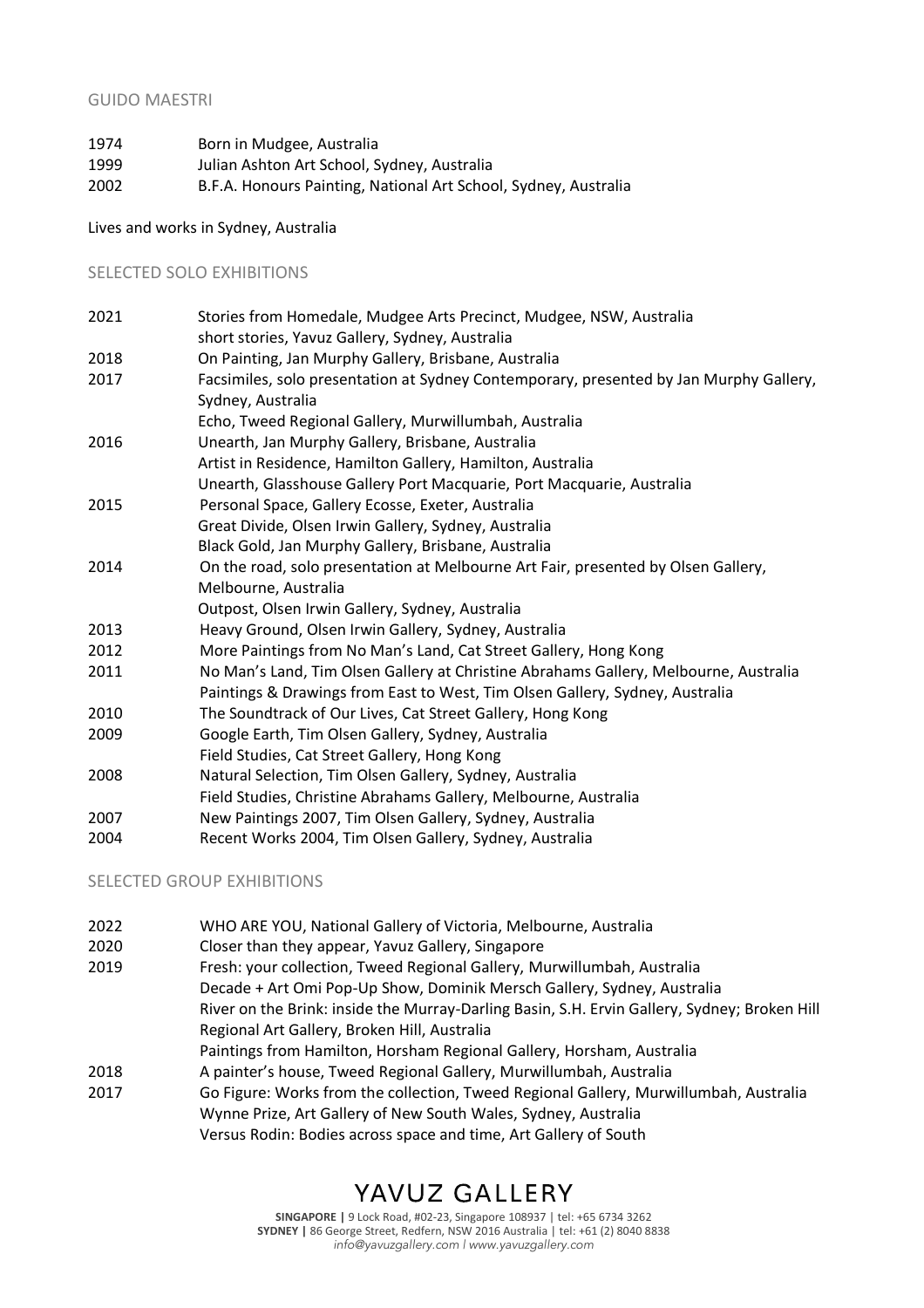|      | Australia, Adelaide, Australia                                                                                                                                |
|------|---------------------------------------------------------------------------------------------------------------------------------------------------------------|
|      | Hadley's Art Prize, Hadley's Orient Hotel, Hobart, Australia<br>Artist Profile: Australasian Painters 2007 - 2017, Orange Regional Gallery, Orange, Australia |
|      | Woollahra Small Sculpture Prize, Woollahra Council, Sydney, Australia                                                                                         |
|      | Apologies to Roadkill, Godinyamayin Yijard Rivers Arts & Cultural Centre, Katherine,                                                                          |
|      | Australia                                                                                                                                                     |
| 2016 | Spring 1883, Jan Murphy Gallery, Melbourne, Australia                                                                                                         |
|      | The Gold Award, Rockhampton Art Gallery, Rockhampton, Australia                                                                                               |
|      | Archibald Prize, Art Gallery of New South Wales, Sydney, Australia                                                                                            |
|      | Wynne Prize, Art Gallery of New South Wales, Sydney, Australia                                                                                                |
|      | Road Trip, Jan Murphy Gallery, Brisbane, Australia                                                                                                            |
| 2015 | Wynne Prize, Art Gallery of New South Wales, Sydney, Australia                                                                                                |
|      | This is the EndGuy Maestri, Ben Quilty & Luke Sciberras, Bathurst                                                                                             |
|      | Regional Gallery, Bathurst, Australia                                                                                                                         |
|      | Your Friend the Enemy, S.H. Ervin Gallery, Sydney and ANU Drill Hall,                                                                                         |
|      | Canberra, Australia                                                                                                                                           |
| 2014 | Natura Morta, Orange Regional Gallery, Orange, Australia                                                                                                      |
|      | Art collective, Broken Hill Regional Gallery, Broken Hill, Australia                                                                                          |
|      | Hill End, Jan Murphy Gallery, Brisbane, Australia                                                                                                             |
|      | Kings Art School Prize, Kings School, Sydney, Australia                                                                                                       |
|      | Wynne Prize, Art Gallery of New South Wales, Sydney, Australia                                                                                                |
|      | NSW Parliament Plein Air Painting Prize, NSW Parliament House, Sydney, Australia                                                                              |
| 2013 | Paintings from the End, Jan Murphy Gallery, Brisbane, Australia                                                                                               |
|      | NSW Parliament Plein Air Painting Prize, NSW Parliament House,                                                                                                |
|      | Sydney, Australia<br>Wynne Prize, Art Gallery of New South Wales, Sydney, Australia                                                                           |
| 2012 | Road show, Tim Olsen Gallery, Sydney, Australia                                                                                                               |
|      | Wynne Prize, Art Gallery of New Wales, Sydney, Australia                                                                                                      |
| 2011 | Salon Des Refusés, S. H. Ervin Gallery, Sydney, Australia                                                                                                     |
|      | The Fleurieu Prize for Landscape Painting, Mclaren Vale, Australia                                                                                            |
|      | Interpreting Portraits, Macquarie Hawkesbury Regional Gallery, Windsor, Australia                                                                             |
|      | Wattle, Contemporary Australian Art, Cat Street Gallery, Hong Kong                                                                                            |
| 2010 | The Doug Moran National Portait Prize, Juniper Hall, Sydney, Australia                                                                                        |
| 2009 | Archibald Prize, Art Gallery of New South Wales, Sydney, Australia                                                                                            |
|      | The Blake Prize, National Art School, Sydney, Australia                                                                                                       |
|      | Taronga Artist Camp Charity Auction/Exhibition, Sotheby's, Sydney, Australia                                                                                  |
|      | Adelaide Perry Prize for Drawing, Adelaide Perry Gallery, Sydney, Australia                                                                                   |
| 2008 | Dobell Prize for Drawing, Art Gallery of New South Wales, Sydney, Australia                                                                                   |
|      | Four Visions, Tim Olsen Gallery, Sydney, Australia                                                                                                            |
|      | 2 x 2, Tim Olsen Gallery Annex, Sydney, Australia                                                                                                             |
| 2007 | Dobell Prize for Drawing, Art Gallery of NSW, Sydney, Australia                                                                                               |
| 2006 | Memento Mori, Blkmrkt Gallery, Queensland, Australia                                                                                                          |
| 2005 | Paddington Art Prize, Mary Place Gallery, Sydney, Australia                                                                                                   |
| 2004 | Paddington Art Prize, Mary Place Gallery, Sydney, Australia                                                                                                   |
|      | Dugongs of Hinchinbrook II, Kickarts Gallery, Cairns, Australia                                                                                               |
| 2003 | Brett Whitely Travelling Art Scholarship, Brett Whitley Studio, Sydney, Australia                                                                             |
|      | Young Artists, Mary Place Gallery, Sydney, Australia                                                                                                          |
| 2002 | Brett Whitely Travelling Art Scholarship, Brett Whitley Studio, Sydney, Australia                                                                             |
|      | Discipline, Cell Block Gallery, N.A.S. Sydney, Australia                                                                                                      |
|      | Salon Des Refusés, S. H. Ervin Gallery, Sydney, Australia                                                                                                     |

# YAVUZ GALLERY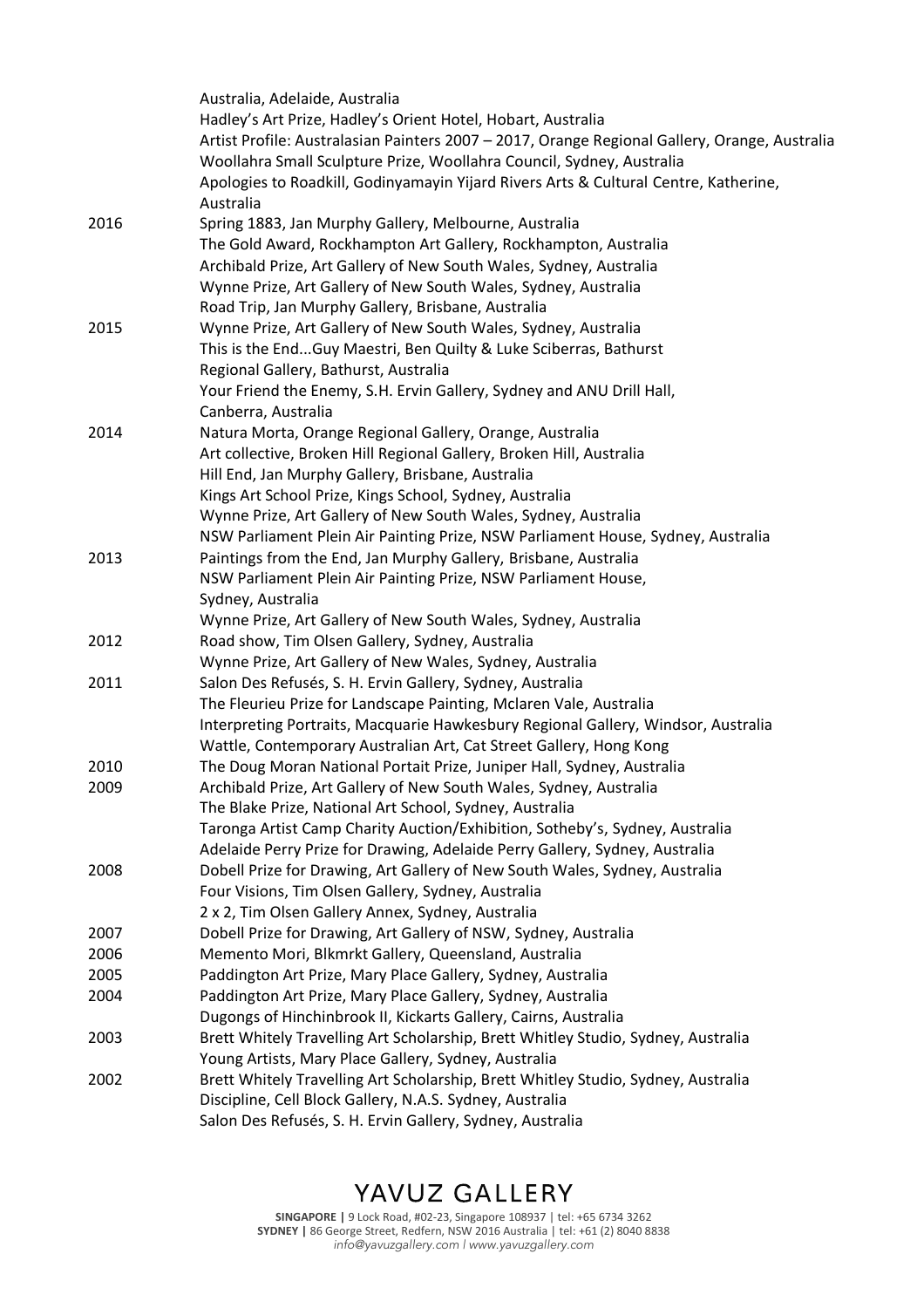| 2001 | Sculpture 13, Robin Gibson Gallery, London, UK            |
|------|-----------------------------------------------------------|
|      | Salon Des Refusés, S. H. Ervin Gallery, Sydney, Australia |

#### AWARDS

| 2021 | Finalist, Wynne Prize, Art Gallery of New South Wales, Sydney, Australia       |
|------|--------------------------------------------------------------------------------|
| 2020 | Finalist, Archibald Prize, Art Gallery of New South Wales, Sydney, Australia   |
|      | Finalist, Wynne Prize, Art Gallery of New South Wales, Sydney, Australia       |
| 2017 | Finalist, Hadley's Art Prize, Hadley's Orient Hotel, Hobart, Australia         |
| 2016 | Finalist, Archibald Prize, Art Gallery of New South Wales, Sydney, Australia   |
|      | Finalist, Wynne Prize, Art Gallery of New South Wales, Sydney, Australia       |
|      | Finalist, The Gold Award, Rockhampton Art Gallery, Rockhampton, Australia      |
| 2015 | Finalist, Wynne Prize, Art Gallery of New South Wales, Sydney, Australia       |
| 2014 | Winner, Kings School Art Prize, Kings School, Sydney, Australia                |
|      | Finalist, Wynne Prize, Art Gallery of New South Wales, Sydney, Australia       |
|      | Finalist, NSW Parliament Plein Art Painting Prize, NSW Parliament              |
|      | House, Sydney, Australia                                                       |
| 2013 | Finalist, Wynne Prize, Art Gallery of New South Wales, Sydney, Australia       |
| 2012 | Finalist, Wynne Prize, Art Gallery of New South Wales, Sydney, Australia       |
|      | Finalist, Paddington Art Prize, Sydney, Australia                              |
|      | Winner, COFA Print Making Award (Paddington Art Prize), Sydney, Australia      |
|      | Finalist, Doug Moran National Portrait Prize, Juniper Hall, Australia          |
| 2011 | Winner of the Commendation Prize, Mosman Art Prize, Sydney, Australia          |
| 2010 | Finalist, The Doug Moran National Portrait Prize, Sydney, Australia            |
| 2009 | Winner, Archibald Prize, Art Gallery of New South Wales, Sydney, Australia     |
| 2003 | Commission Award, St Vincent's Hospital, Australia                             |
|      | William Fletcher Fellowship, Australia                                         |
|      | Highly commended, Brett Whiteley Travelling Art Scholarship, Sydney, Australia |
| 2002 | Highly commended, Brett Whiteley Travelling Art Scholarship, Sydney, Australia |
| 2001 | People's Choice Award, Salon Des Refusés, Sydney, Australia                    |
|      |                                                                                |

### RESIDENCIES

| 2016 | Artist in Residence, Nancy Fairfax Artist in Residence Studio, Tweed Regional Gallery and |
|------|-------------------------------------------------------------------------------------------|
|      | Margaret Olley Art Centre, Murwillumbah, Australia                                        |
|      | Artist in Residence, Hamilton Gallery, Hamilton, Australia                                |
| 2003 | Paris Residency Award, the National Art School, Sydney, Australia                         |

#### COLLECTIONS

Artbank, Sydney, Australia Art Gallery of South Australia, Adelaide, Australia Art Gallery of New South Wales, Sydney, Australia Bond University, Gold Coast, Australia Fubon Art Foundation, Taiwan Gold Coast Regional Gallery, Gold Coast, Australia Hamilton Gallery, Hamilton, Australia Hawkesbury Regional Gallery, Windsor, Australia Macquarie Bank

## YAVUZ GALLERY